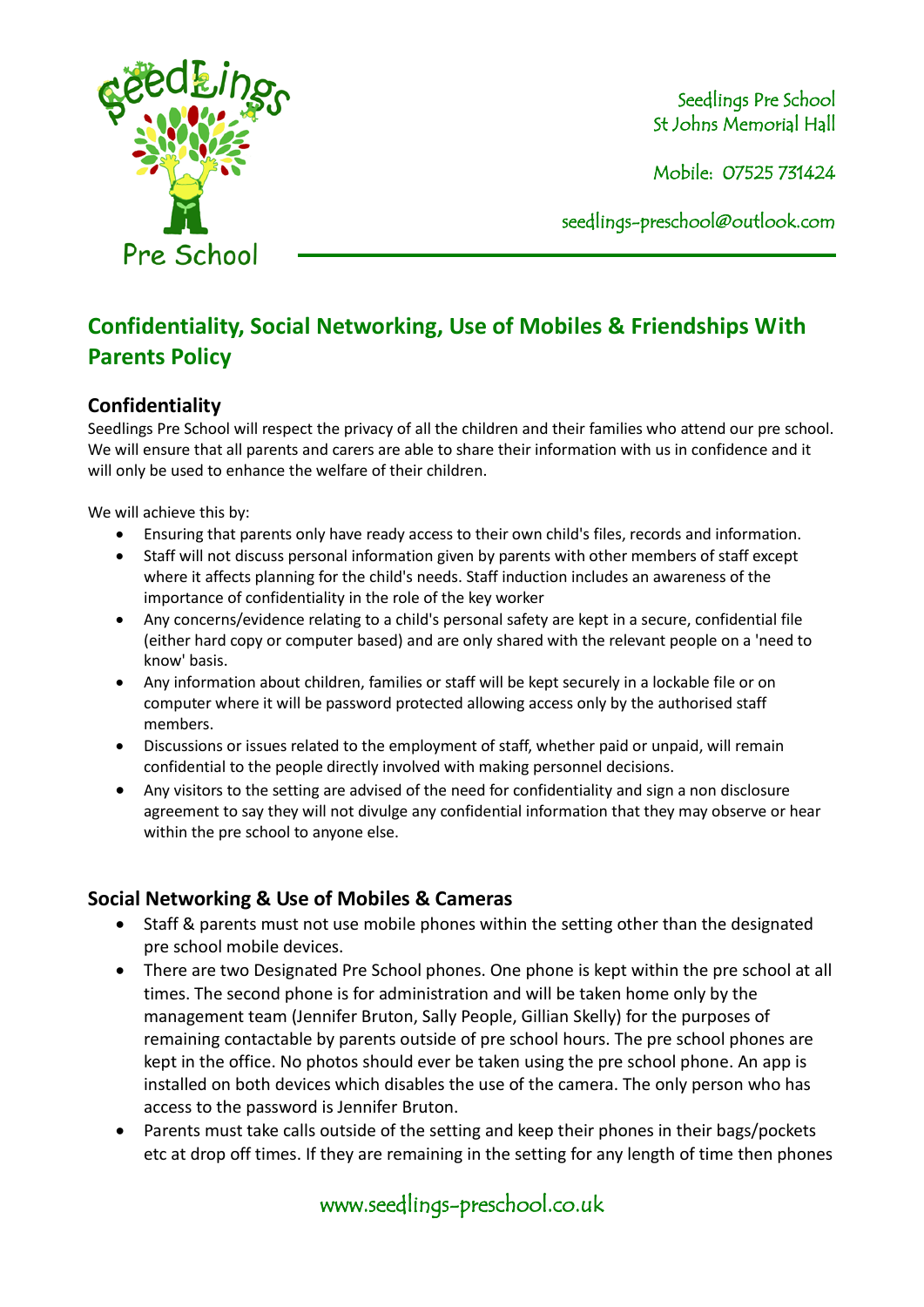

Mobile: 07525 731424

seedlings[-preschool@outlook.com](mailto:preschool@outlook.com)

will be locked in the store room. Parents must never take any photographs whilst in the setting even if it is only their child in the picture. Exceptions to this may occur if specifically authorised by the pre school following the written and signed agreement of all parents for instance during events such as sports day & Christmas Nativities. If photos are taken during these events they must not, under any circumstances, be posted on any social media sites.

- Staff will not use their personal mobile phones in the setting. They will be locked away in the store room or the office. If staff need to use their mobile phone for any reason during the session then they must either use it outside of the setting (providing ratios allow) or within the store room with the door closed or in the kitchen with the blinds pulled down such that there is no visibility of the children whilst they are using their mobile phone. Photos must never be taken on staff member's personal mobile phones at any time.
- Staff must not post comments on social media sites that relate directly or indirectly to any information about a child, parent or staff member at the pre school. Pre school matters should not be discussed on social networking sites.
- Staff are permitted to have parents as 'friends' on social media sites but only if they have a separate relationship with that parent outside of the pre school, for example: if they had an existing friendship with the parent, if they have children who are friends and meet for play dates, if the staff are friends with the parents and socialise with them outside of the pre school.
- Staff are not permitted to have parent's on their social media sites if they are only acquainted with them and liaise with them through pre school matters.
- Staff must not send 'friend requests' to parents. If they have a social relationship with a parent outside of the pre school then the parent must be the one to instigate any 'friendship links' on social media sites.
- If staff have any parents on their social media sites then they must notify the pre school manager and allow the pre school manager to be linked to their account and be able to view their public 'wall'.
- If a member of staff is aware of anything inappropriate that any other staff members have posted on their social media sites then they are required to inform the pre school manager, this includes friendships outside of the parameters set above, disallowed photos, posts which talk about the pre school in a derogatory or inappropriate manner, anything which highlights that they have been dishonest in their dealings with the pre school.

# **Friendships with Parents**

- If a staff member is friends with a parent of a child who attends the pre school then they must adhere to certain rules governing their communication with that parent.
- Staff should not send personal texts to pre school parents at any time during a session.
- If parents ask a staff member questions regarding the pre school outside of the session then the

www.seedlings-preschool.co.uk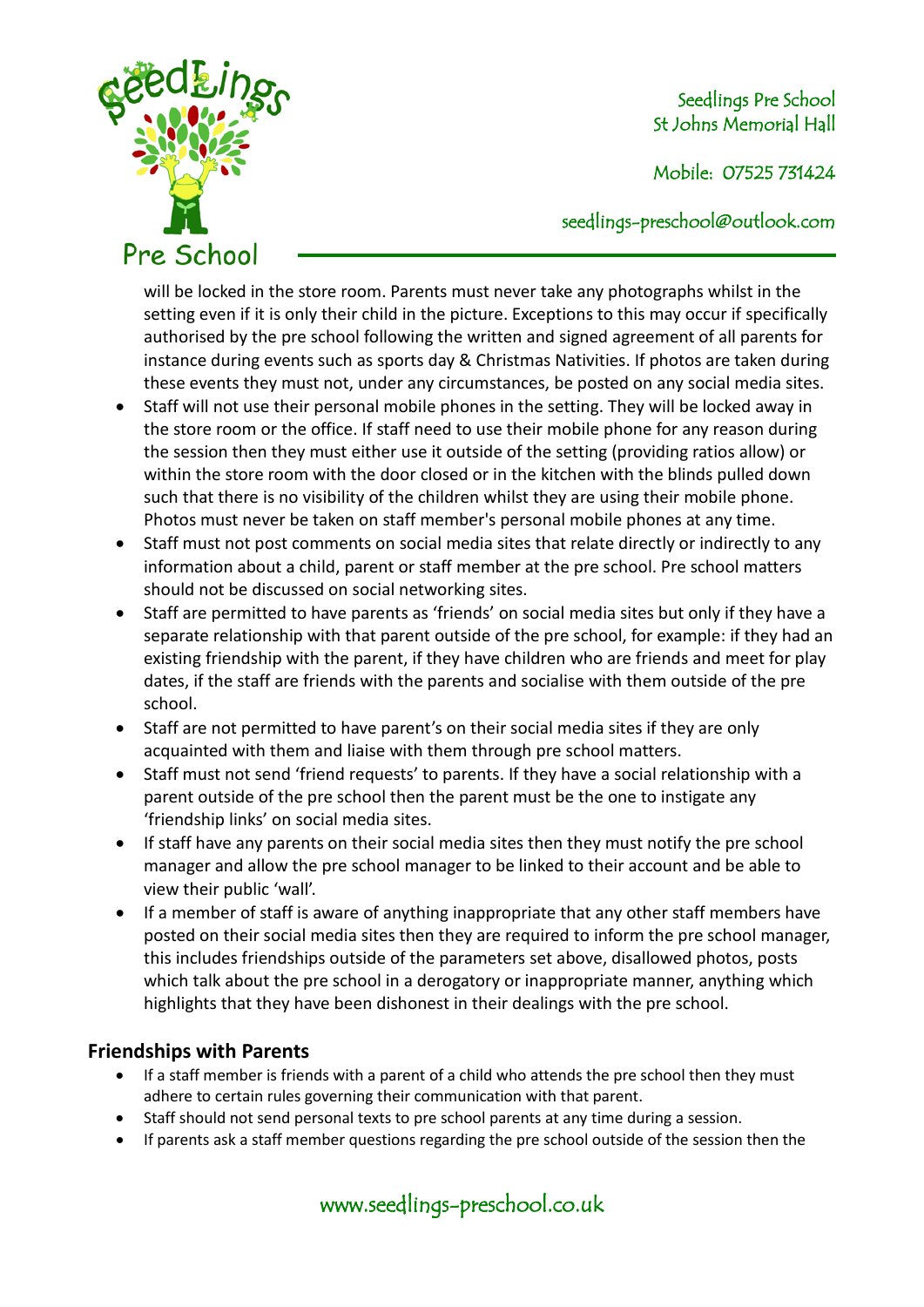

Mobile: 07525 731424

seedlings[-preschool@outlook.com](mailto:preschool@outlook.com)

staff member should request that they take their question through the proper channels by either asking a staff member at drop off/pick up time, texting or calling the pre school mobile phones or emailing via the pre school email address. If a parent texts a staff member via their personal mobile then the staff member must request them to resend the text to the pre school mobile phone.

- If a staff member is 'friends' with a pre school parent on any social networking sites then they must never post any comments that relate in any way to the pre school or any child, parents or staff member who attends the pre school.
- If a staff member is friends with a pre school parent outside of the setting then they must never post any photos taken during personal time that have either the parent or the child visible.
- Staff must not discuss any confidential or sensitive information about the pre school with any parents who are personal friends.
- Staff must not discuss any pre school children, staff or parents with anybody who Is not a pre school member of staff or part of an authorised agency.

# **Pre School Mobile Devices & cameras**

- Within the setting we make use of cameras to take photos for children's learning journeys. These are uploaded to Tapestry.
- These cameras do not have mobile network connectivity and will not support sending photos via multi media messaging.
- They will be connected to the pre school computer for the sole purpose of uploading any observations to the secure software server.
- All mobiles are password protected and do not store any personal information on the children other than their name, their observations and their photo evidence.
- Mobile device must never be used to send photos or information about the children to anything or anyone other than the designated observation software server Interactive Learning Diary.
- There will be two mobile phones within the setting that are activated with sim cards. These are the pre school contact phones.
- They will not be used to send any photos via any messaging method.
- Both mobile devices have an app installed which disables the use of the camera. The only person who has access to the password to change this is the owner, Jennifer Bruton
- They will only be used for the following:
	- Sending the daily update messages with information about our activities that day – these will not include any specific information about any child
	- Sending and receiving messages from parents related to pre school matters. The child's full name will not be used at any point and any sensitive information about a child such as their date of birth etc will not be sent by the pre school via text.
	- Making and receiving phone calls related to pre school matters.

# www.seedlings-preschool.co.uk